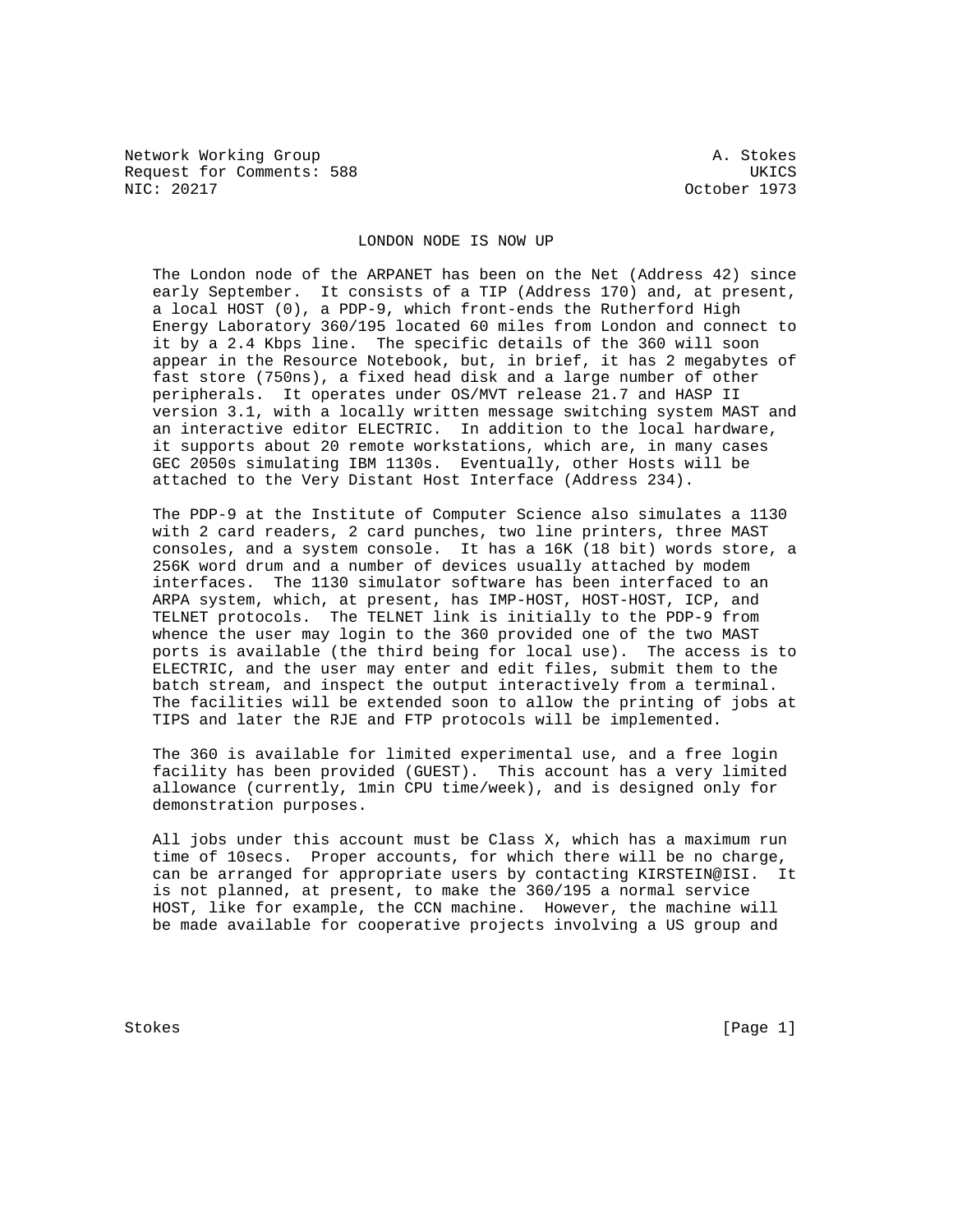an interested party in the UK. Of particular interest to us are applications in Network measurements, high energy physics, and accelerator design, though other projects would be considered.

 Primitive HELP facilities exist on both the PDP-9 and the 360, and they are accessed by %H and TYPE JB=HELP, respectively. Up to date details will be given in the message obtained on connecting to the PDP-9 and in the PDP-9 Help file.

... A typical scenario is attached.

 The intention is to keep the PDP-9/360 available as a HOST between 19.00 and 09.00 local time, as well as a number of periods during the day (the local time is 8 or 9 hours ahead of California, and 5 hours ahead of the East Coast). There will be no operator available on the PDP-9, although during the day and at least the early part of the evening, there will be users in the computer room who will give assistance where necessary. The "operator's console" is a Teletype, so any messages sent during the night will be read in the morning, and we will try to send replies to all queries (if you tell us where to reply to Network mail for our site may be send to KRISTEIN@ISI, or to myself (IDENT=AVS) at the NIC. Connection problems should be referred to Peter Higginson (NIC ident = PLH).

... Enc.

 HELLO 315 @1 42 LOGGER OPEN INDRA COMPUTING SERVICE - 17 27 GMT ON 06 NOV 73 TYPE %H<CR> FOR HELP

&h

 THE HOST AT ULICS IS A PDP-9 FRONT END TO AN IBM 360/195 COMMANDS TO THE PDP-9 ARE: %HELP (%H) %LOGIN ID=\*\*.ACCT=\*\* %LOGOUT %OPERATOR (%O) %STATUS (%S)

 ALL COMMANDS TERMINATE WITH CARRIAGE RETURN WHEN NOT LOGGED IN TO 360 ALL LINES GO TO OPERATOR

 WILL USA USERS PLEASE TYPE A COUPLE OF LINES SAYING WHO THEY ARE BEFORE THEY LOG IN TO THE 360

Stokes [Page 2]